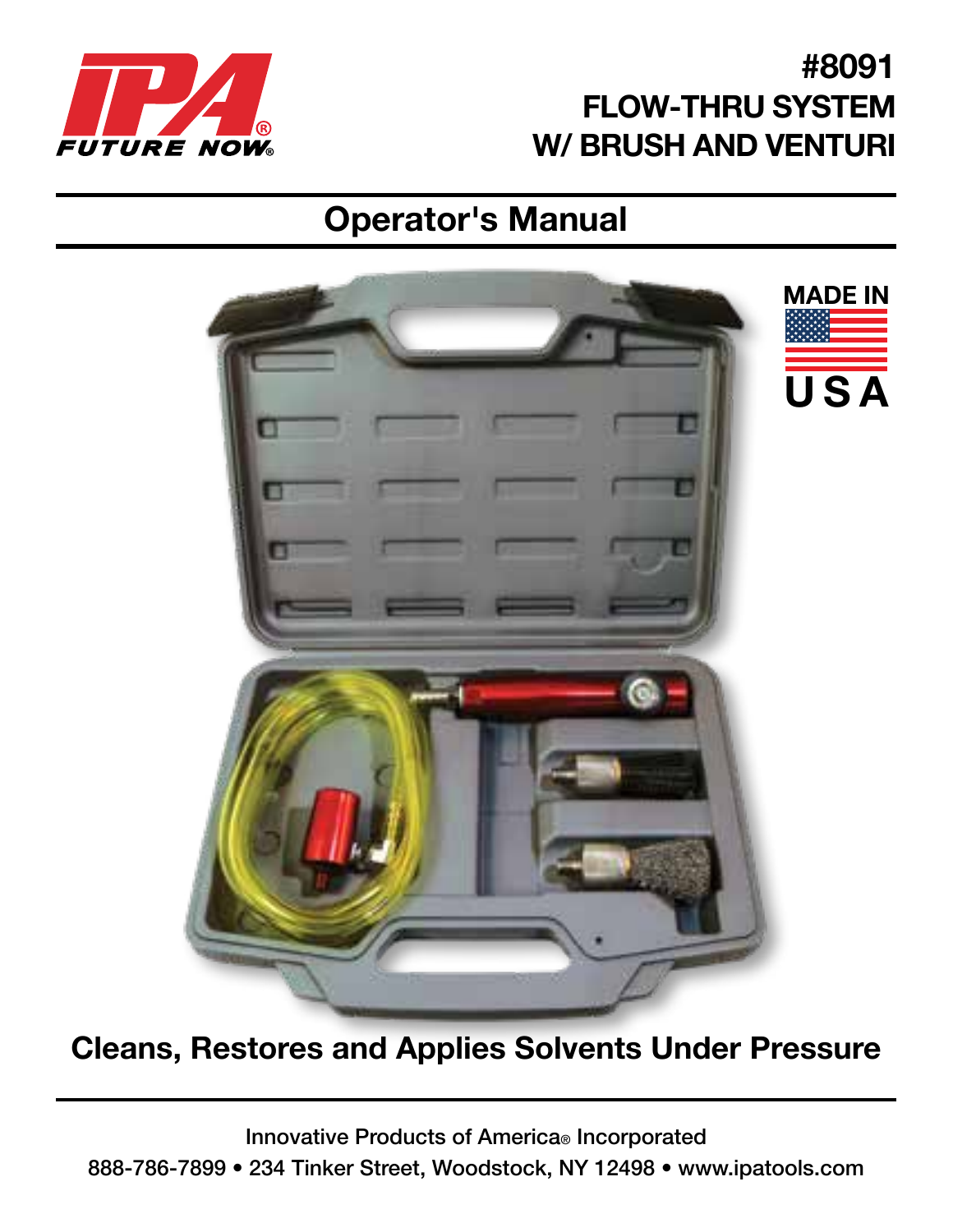## LETTER FROM THE PRESIDENT OF IPA®

My name is Peter Vinci and I would like to thank you for your interest in our products. In today's world, we have all experienced the lack of service and consideration demonstrated by many companies after you buy their products. They say whatever they can to make the sale, and then it's like pulling teeth to get any service response out of them. I know this myself firsthand and because of this, I want to be sure that your experience with IPA® meets your expectations and that IPA® never disappoints you with our service or customer response.

To prove my commitment to you, if for any reason you are not happy with one of our products, or more importantly, with the response from our customer service department, or any other member of the IPA® team, I invite you to contact me at president@ipatools.com or call me at 888-786-7899. Your satisfaction is more important to me than the sale itself. We will not be in business for long if we don't make you completely happy with our products and service. I want IPA® to be different and be known for its quality and service.

With that said, please take a look at our product line. You will see innovative, first-time tools that were created to help you do your job faster and better than before. I would also like to invite you to critique our products. If you can think of a better way to make them or changes that will make them work better, please contact me directly and I will be sure to look into it. If you have an innovation and would like some feedback, give me a call.

From all of us at IPA®, we thank you for taking the time to review our product line and wish you and your family the very best of everything.

Peter Vinci President IPA®

www.ipatools.com Toll Free: 888-786-7899 Phone: 845-679-4500 Fax: 845-679-4600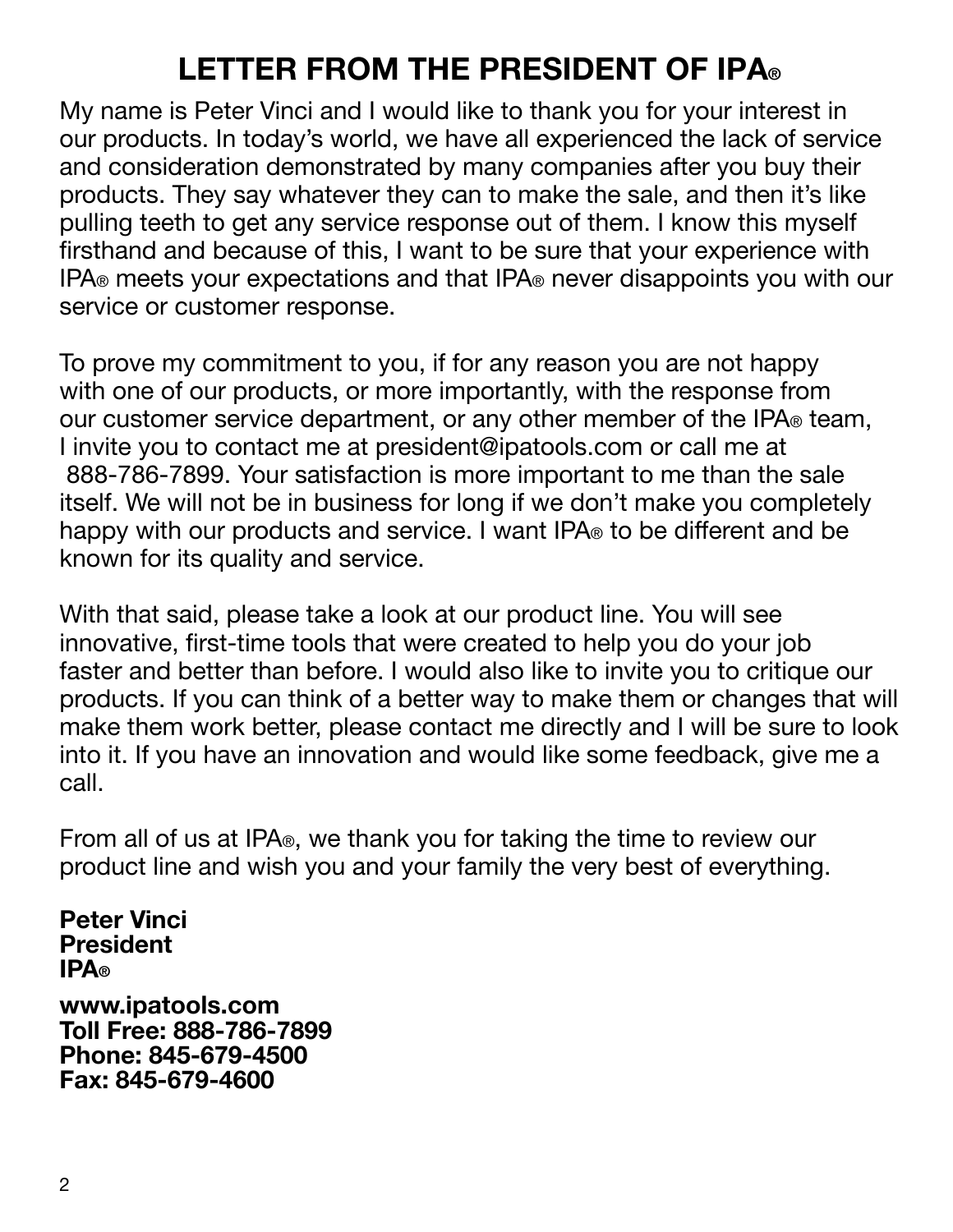### IMPORTANT SAFETY INSTRUCTIONS

IT IS IMPORTANT TO READ, UNDERSTAND AND FOLLOW ALL SAFETY MESSAGES AND INSTRUCTIONS PRINTED IN THIS MANUAL AND ON THE EQUIPMENT BEFORE OPERATING. IF SAFETY INFORMATION IS NOT HEEDED, SERIOUS INJURY OR DEATH TO THE OPERATOR OR BYSTANDERS MAY OCCUR.

#### DANGER

Indicates a hazardous situation, if not avoided, will result in death or serious injury. The possible hazards are shown in the adjoining symbols or explained in the text.

#### WARNING

Indicates a hazardous situation, if not avoided, could result in death or serious injury. The possible hazards are shown in the adjoining symbols or explained in the text.

#### CAUTION

Indicates a hazardous situation, if not avoided, may result in minor or major injury. The possible hazards are shown in the adjoining symbols or explained in the text.







- Always wear safety glasses
- Always wear respirator
- WARNING: Risk of Explosion Do not use with gasoline and other volatile liquids.
- WARNING/DANGER! DO NOT USE the venturi with volatile, or explosive chemicals such as gasoline, diesel, mineral spirits, etc. The air pressure will atomize the solvent which can explode, catch fire and be dangerous to breathe.
- WARNING: NEVER SMOKE or use this product around open flames or sources of ignition or spark.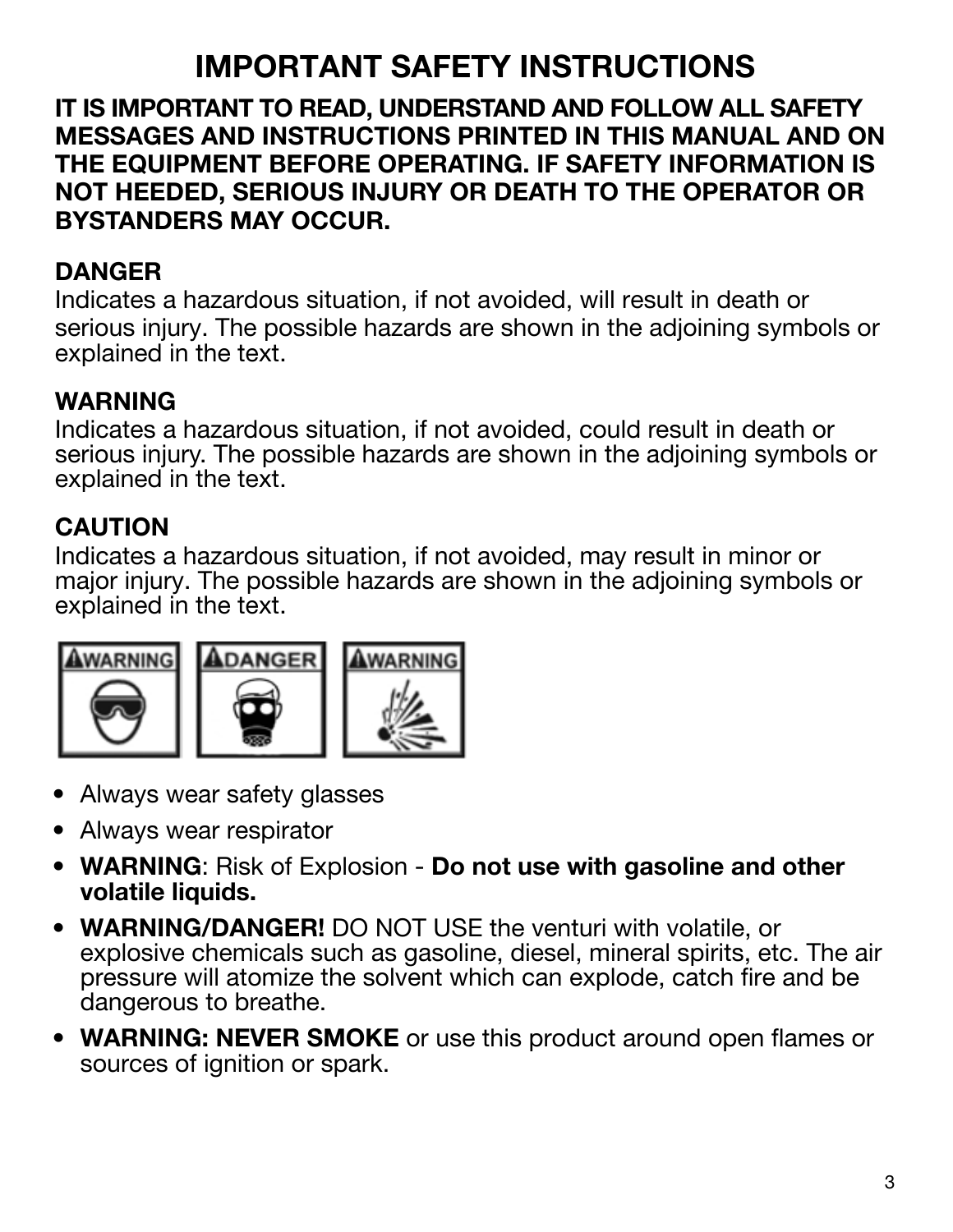### WHAT'S INCLUDED



### REPLACEMENT PART NUMBERS

|   | Part#        | <b>Description</b>                         |
|---|--------------|--------------------------------------------|
| A | #HDL0009-AS  | Aluminum Handle with Flow-Valve and Magnet |
| B | #BRB-0009    | $\frac{1}{4}$ " NPT x %" Barbed Fitting    |
| C | #8091-VNT-AS | Venturi Assembly                           |
| D | #8091-8      | 1/8" NPT 1/4" Barb Swivel Fitting          |
| Е | #HS-FUELYLW6 | 6' Chemical Resistant Hose                 |
| F | #8091-1S-AS  | <b>Stainless Steel Flow-Thru Brush</b>     |
| G | #8091-1N-AS  | Nylon Flow-Thru Brush                      |
| Н | #8091-11     | #110 Viton 0-Ring .375" ID                 |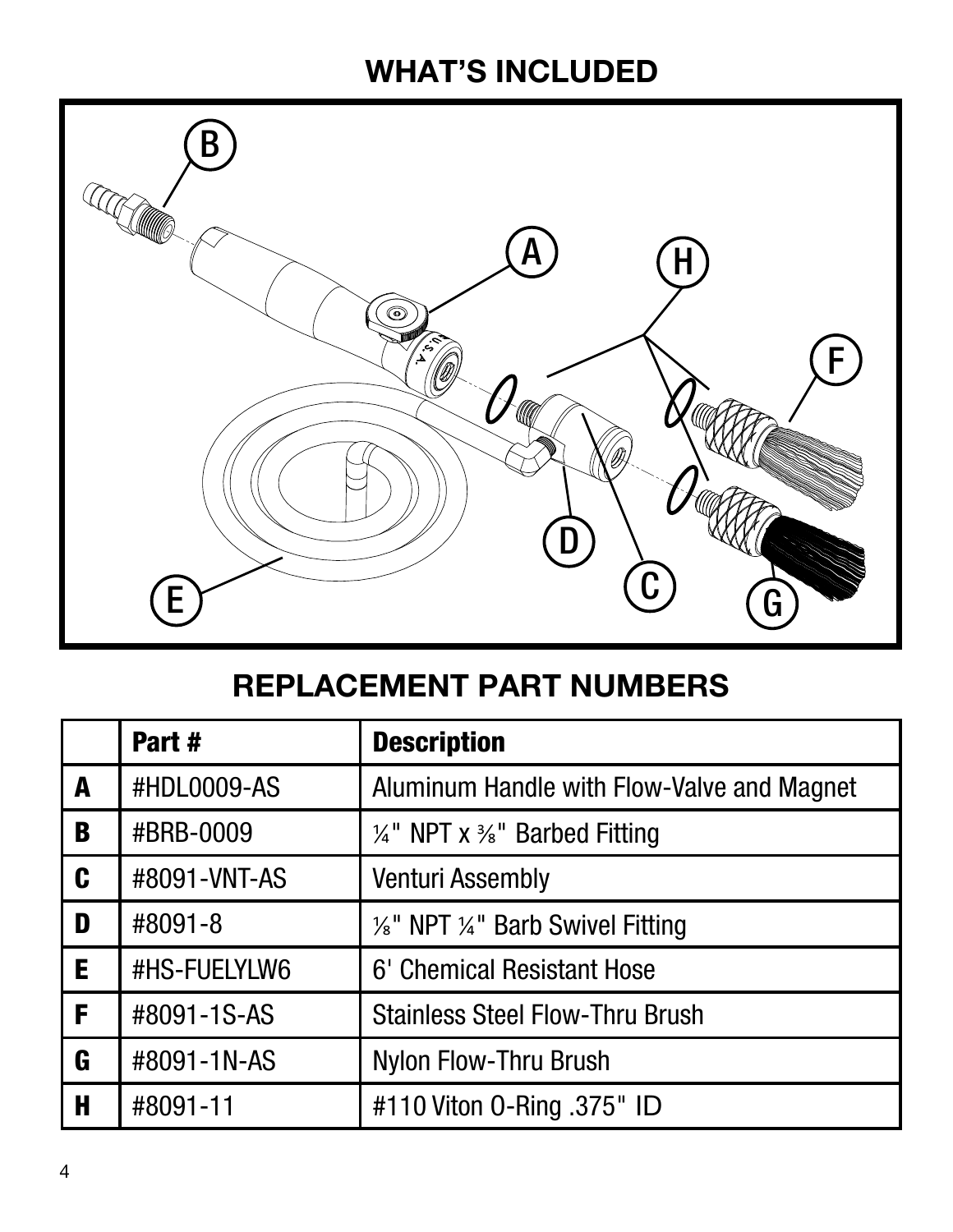### INSTRUCTIONS

#### INTRODUCTION:

The **Flow-Thru System W/ Brush and Venturi** is a powerful and versatile product that features interchangeable components which can be configured for a variety of uses. Prior to using, please read the warnings.

Typical uses include: parts cleaning, wire brushing, removing rust/debris, and applying degreasers and various solvents. It is always recommended that you follow rigid safety standards while using this product. Safety glasses are always required, and a respirator is recommended when using with any types of chemicals.

- Ergonomic, anodized aluminum handle features an integrated flow control/shut-off valve and is made from quality components. It is rated for a maximum pressure of 175 psi and can be cleaned with paint thinner or other solvents. The input threads are ¼" NPT and the output is ⅞" x 20 straight-thread type. DO NOT attempt to screw fittings into the output threads unless they are the same thread type.
- Hose Barb: The supplied ¼" NPT x 3<sup>4</sup> hose barb can be inserted for use with a standard parts-cleaning sink adapter hose.

Quick Tip: Your standard shop air fitting may also slip fit into a parts-cleaning sink adapter hose. If so, you may choose to not use the supplied barb fitting.

- Venturi: For safety reasons, ONLY USE THE VENTURI with safe liquids such as organic cleaners/degreasers, water, etc. The supplied venturi comes attached to a 6' long hose. To use the venturi, attach shop air pressure to the input of the handle. Ensure that the valve is closed. Screw the venturi into the output end of the handle. Place hose into a container of solvent and slowly open the flow control valve. The venturi will quickly create a vacuum through the hose and suck up the solvent. Once the solvent meets with the air pressure, it will spray out of the end of the tool. You may choose to equip the end of the tool with a brush or simply use it as a spray gun/pressure washer.
- Brushes: Nylon and stainless steel brush attachments are both provided with this kit. Use the nylon brush on softer materials such as plastic, brass and aluminum. Use the stainless steel on harder surfaces or for severe debris and/or dirt.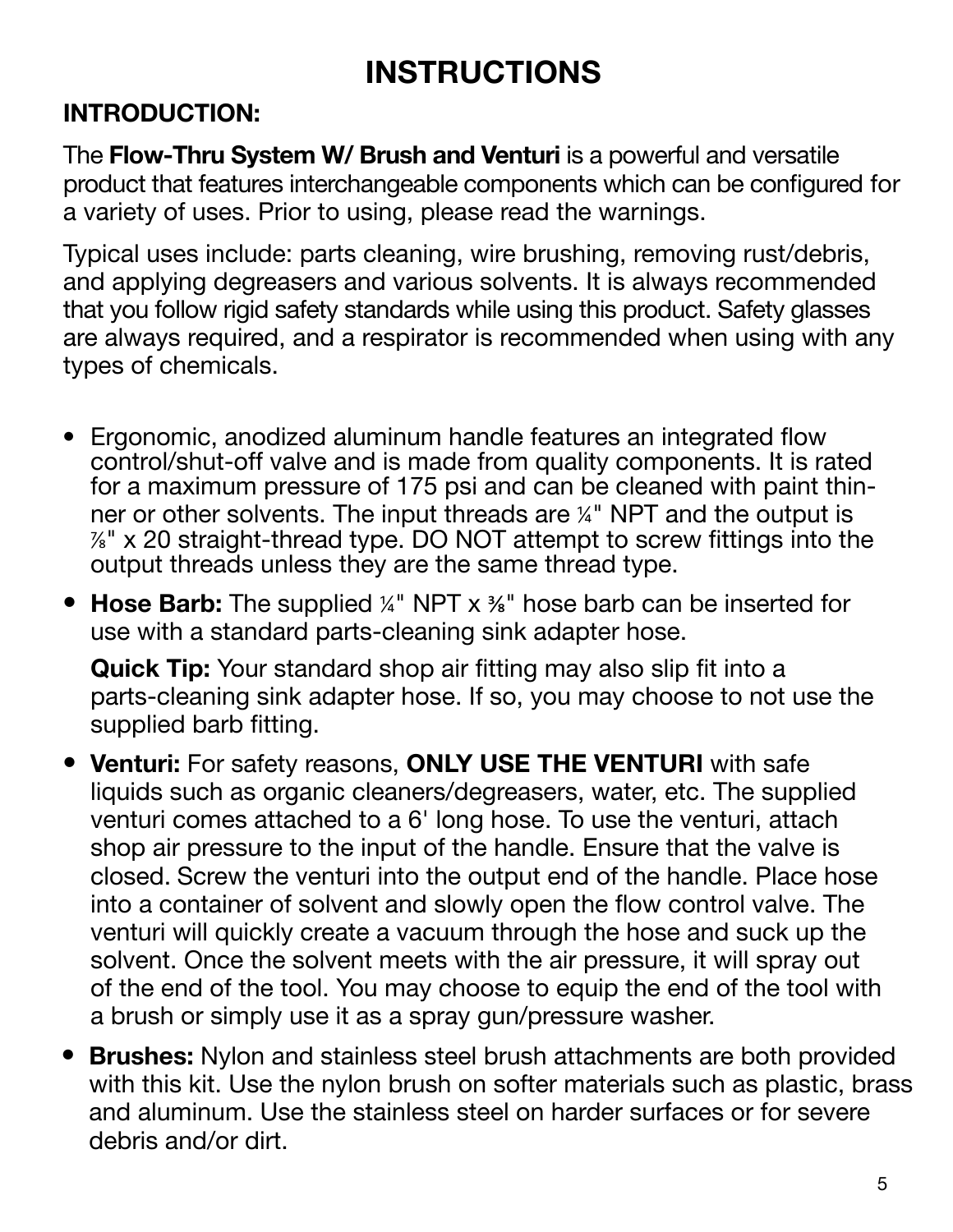#### TYPICAL USAGE EXAMPLES:

**1. Degreasing:** Use venturi and air pressure to blast surfaces with degreaser. The air pressure combined with the degreaser and scrubbing action of the brush provides a superior cleaning than traditional methods.

Quick Tip: This does not have to be a messy job. Use the flow control valve and an air regulator to limit the amount of overspray while working.

- 2. Descaling and wire brushing: Use with or without air pressure while brushing surfaces. The air pressure helps dislodge materials and move them away from the work area while you clean.
- 3. Rust converter and restoration work: By combining brushing under air pressure and applying solvents, common jobs can be performed faster and more complete than ever. The air pressure helps to blast the solvents into hard-to-access areas that would otherwise go untouched.

### CLEANING AND MAINTENANCE

The brush heads and valve components should be cleaned after usage to ensure maximum life of the tool. Rust converters and dirt may clog valves if left to sit. After use, flush with clean water or paint thinner when necessary. If possible, blow shop air through components to remove any solvents or debris before storage.

NOTES: Every component in the kit is designed to withstand standard shop chemicals. The materials used in this kit include anodized aluminum, stainless steel, nylon and nickel-plated brass components and fuel-rated hose. When possible, flush the system with water or use paint thinner to dislodge any solvents that may clog up the valve.

#### • WARNING: DO NOT USE WITH DIESEL EXHAUST FLUID (DEF)